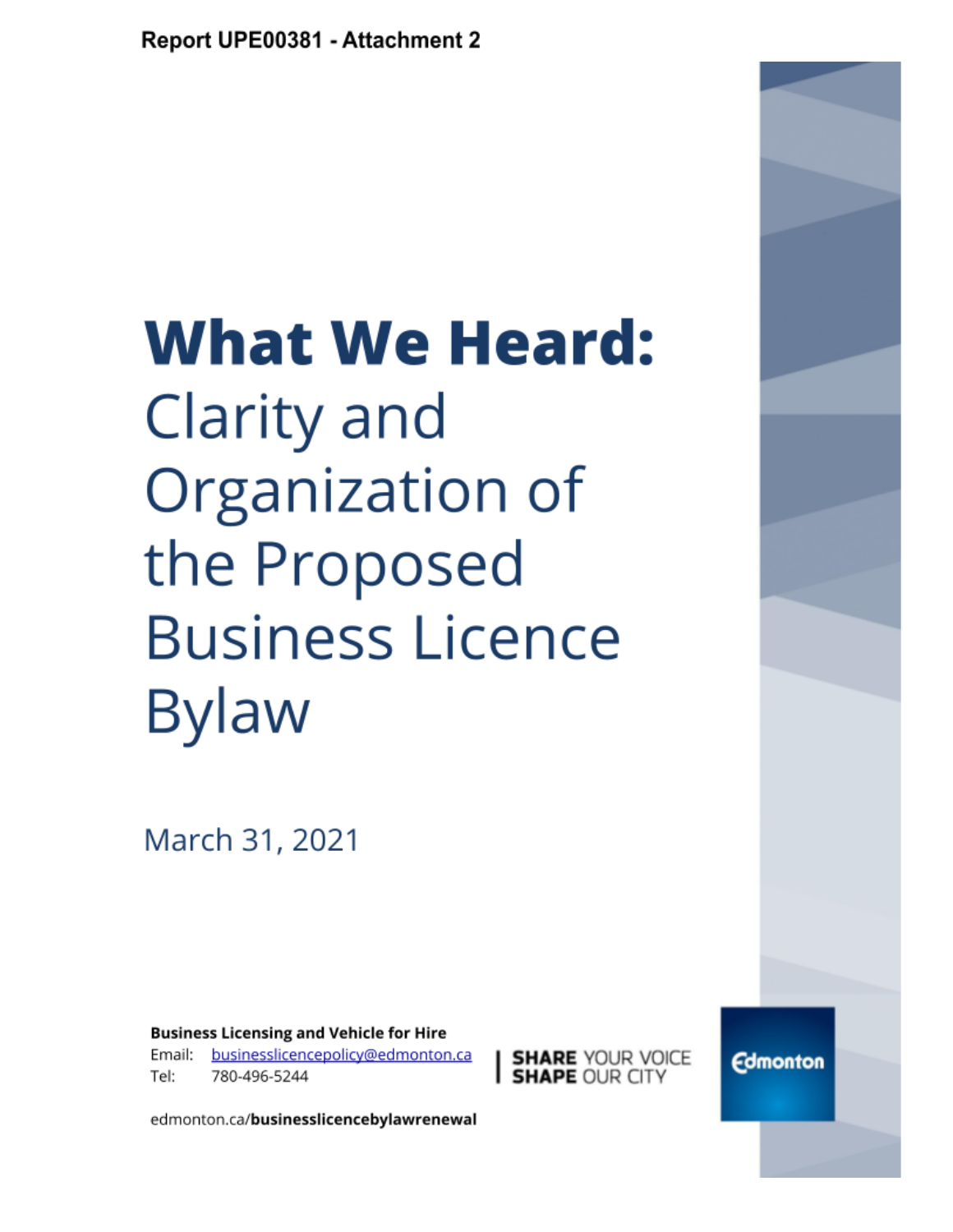# **TABLE OF CONTENTS**

| <b>INTRODUCTION</b>                                   | 3 |
|-------------------------------------------------------|---|
| <b>METHOD OF ENGAGEMENT</b>                           | 3 |
| <b>RESULTS</b>                                        | 3 |
| Headings and Table of Contents                        | 4 |
| Language                                              | 4 |
| Business Category Names and Descriptions (Schedule A) | 5 |
| Application Requirements (Schedule B)                 | 6 |
| Fees (Schedule C)                                     | 6 |
| Bylaw Offences and Penalties (Schedule D)             | 7 |
| <b>Additional Feedback</b>                            | 8 |
| <b>NEXT STEPS</b>                                     | 8 |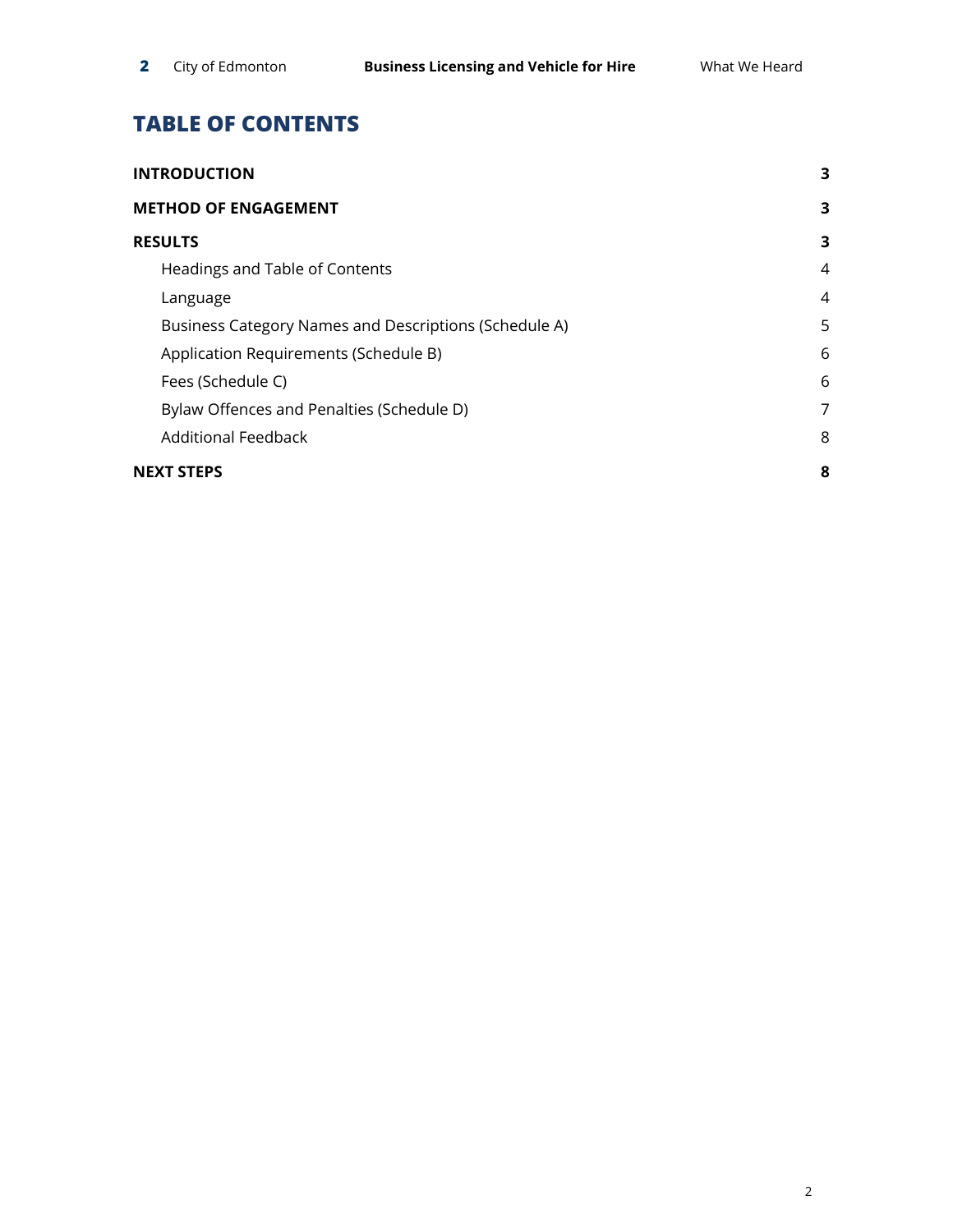## <span id="page-2-0"></span>**INTRODUCTION**

Administration is in the final stages of developing a new Business Licence Bylaw to replace the current aging bylaw. In May of 2019, Administration presented the first report on the Business Licence Bylaw Renewal to the Urban Planning Committee with 23 recommendations for the framework and fee structure of the new bylaw. In October of 2020, Administration presented a second report to the Executive Committee which included 35 recommendations for licensing of specific types of businesses, along with a proposed outline and fee schedule for the new bylaw.

Based on these recommendations, Administration drafted the proposed new Business Licence Bylaw. In February of 2021, Administration invited the business community to review the proposed bylaw and provide feedback on its clarity and organization. This "What We Heard" report summarizes feedback from business owners and business associations as it relates to the headings, language, and schedules used in the proposed Business Licence Bylaw. The contents of this report will inform the final revisions to the proposed bylaw before it is advanced to the Urban Planning Committee and City Council for three readings and adoption.

### <span id="page-2-1"></span>**METHOD OF ENGAGEMENT**

On February 15, 2021, Administration sent an email invitation to approximately 500 members of the Business Licence Bylaw Renewal stakeholder list, including business owners and operators, and representatives from local business associations and Business Improvement Areas. Recipients were directed to the Business Licence Bylaw Renewal project web site where they could watch a video presentation, review the draft Business Licence Bylaw, and provide their feedback via an online survey. The survey was open until March 5, 2021.

## <span id="page-2-2"></span>**RESULTS**

In total 14 people responded to the survey, though not every respondent answered every question. A combination of quantitative and qualitative survey questions were used to assess the respondents' perceptions of the headings, language, and each of the four schedules used in the bylaw.

*Quantitative results* showed the respondents have positive or neutral opinions about the clarity and organization of the bylaw overall.

*Qualitative results* were more diverse; however the majority of responses were constructive. No major issues were identified; however, many responses helped Administration to identify minor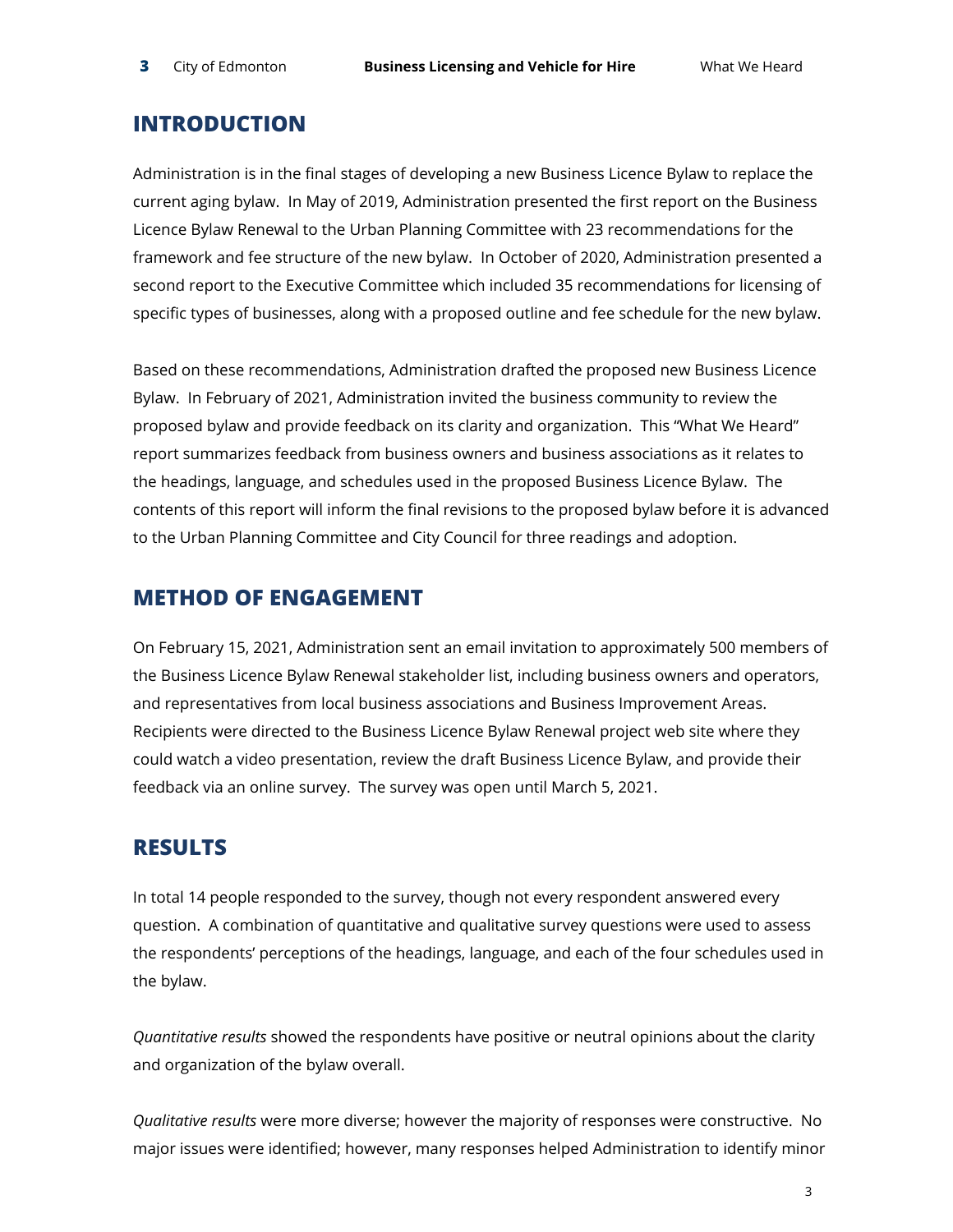areas for improvement to the bylaw. Some responses were not aligned with the survey questions being asked, but were still useful in identifying opportunities outside of the bylaw to improve the clarity of business licensing information. A small number of responses were not relevant to this engagement or otherwise constructive, and are not discussed in this report.

#### <span id="page-3-0"></span>**Headings and Table of Contents**

79% of respondents agreed, or strongly agreed that the table of contents helped them find the information they were looking for, while 14% neither agreed, nor disagreed.

86% of respondents agreed, or strongly agreed that the headings used in the bylaw clearly identified the type of information in each section, while 7% neither agreed, nor disagreed.



None of the respondents disagreed with either statement.

Respondents were asked what changes to the table of contents or headings would make the bylaw easier to use. One respondent identified a broken link in the headings and another indicated that no changes are necessary.

#### <span id="page-3-1"></span>**Language**

64% of respondents agreed, or strongly agreed that the language used throughout the bylaw is clear and easy to understand, while 29% neither agreed, nor disagreed.

None of the respondents disagreed with this statement.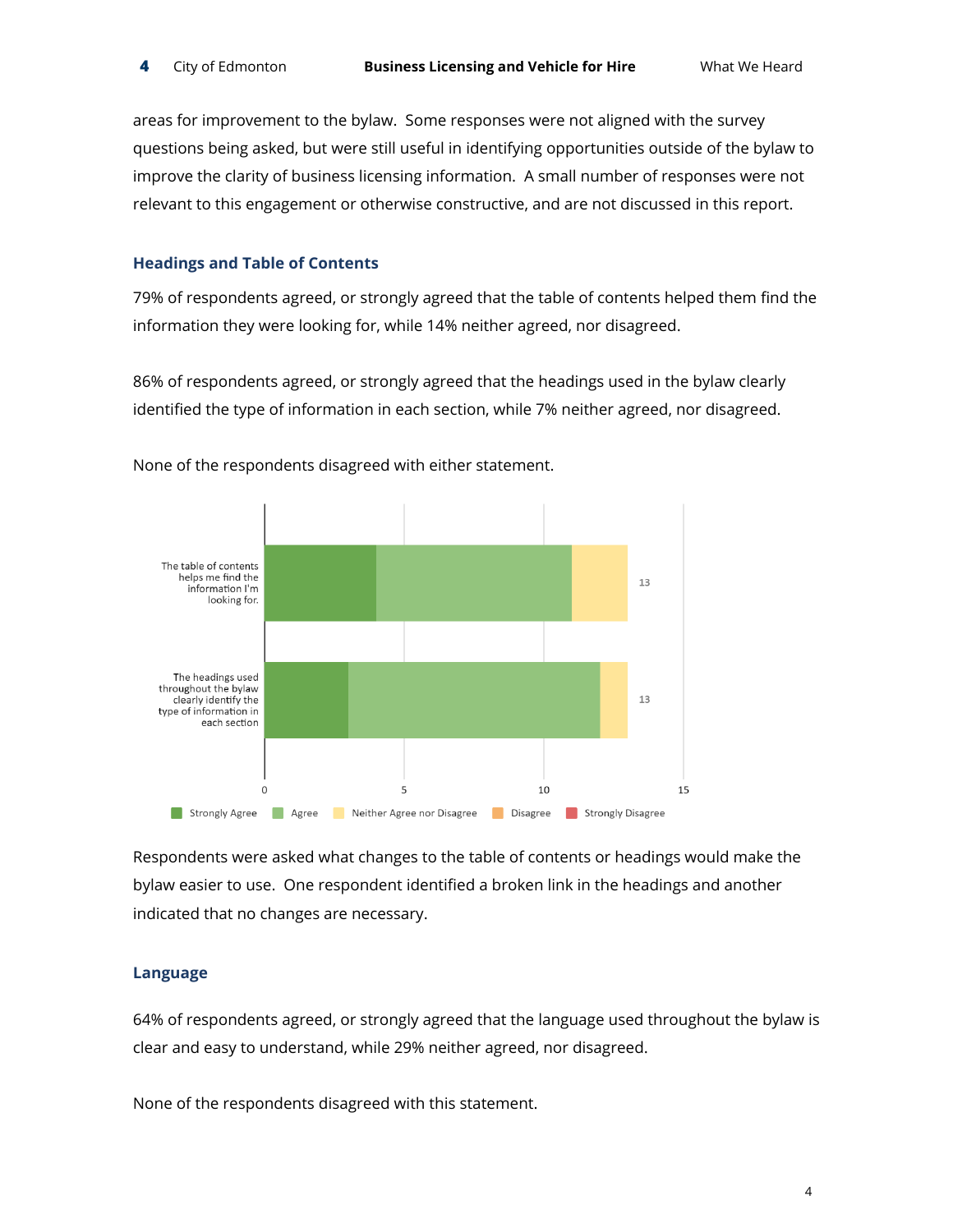

Respondents were asked what changes to the language would make the bylaw easier to use. One respondent suggested clarifying that sole proprietorships are included in the definition of "business".

#### <span id="page-4-0"></span>**Business Category Names and Descriptions (Schedule A)**

The majority of respondents (57%) agreed, or strongly agreed that the business category names and descriptions in Schedule A make it easy to determine the types of business activities that are associated with each category. 14% of respondents disagreed, or strongly disagreed with this statement. 14% neither agreed, nor disagreed.

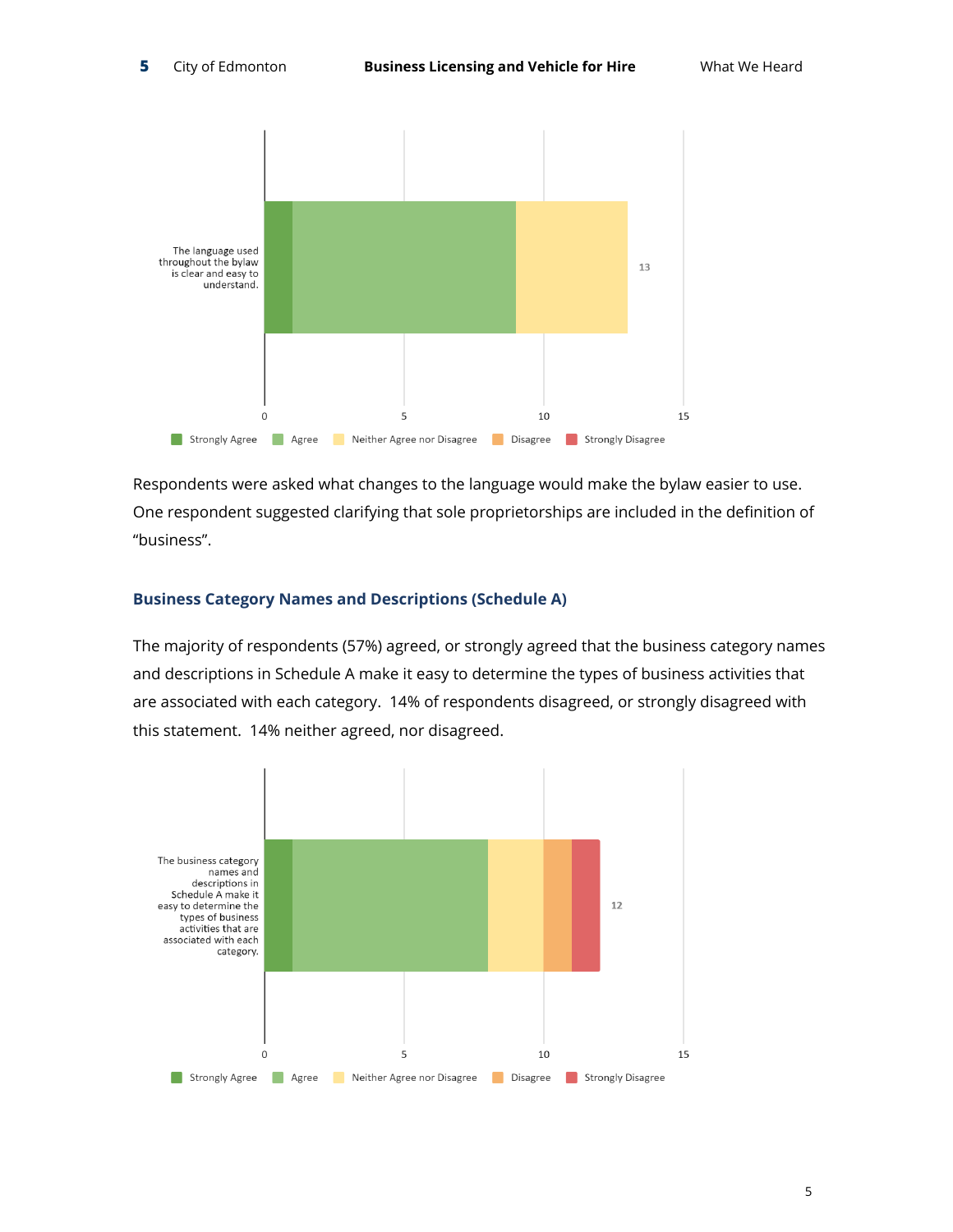Respondents were asked what changes would make the category names and descriptions in Schedule A more clear. Responses are summarized as follows:

- It is not clear what businesses fall under the General Business category
- The correct category for consultants and IT consultants is not clear
- Categories do not include specific provisions for home-based businesses
- It is not clear if the Construction, Contracting, and Labour Service category includes residential home builders or not

#### <span id="page-5-0"></span>**Application Requirements (Schedule B)**

Half of respondents (50%) agreed, or strongly agreed that the application requirements in Schedule B for each business category are clear and easy to understand. 14% of respondents disagreed, or strongly disagreed with this statement. 29% neither agreed, nor disagreed.



Respondents were asked what changes would make the application requirements in Schedule B more clear. Responses indicated that provincial licensing requirements need additional clarification.

#### <span id="page-5-1"></span>**Fees (Schedule C)**

The majority of respondents (57%) agreed, or strongly agreed that the business licence fees in Schedule C are clear and easy to understand. 14% of respondents disagreed, or strongly disagreed with this statement. 21% neither agreed, nor disagreed.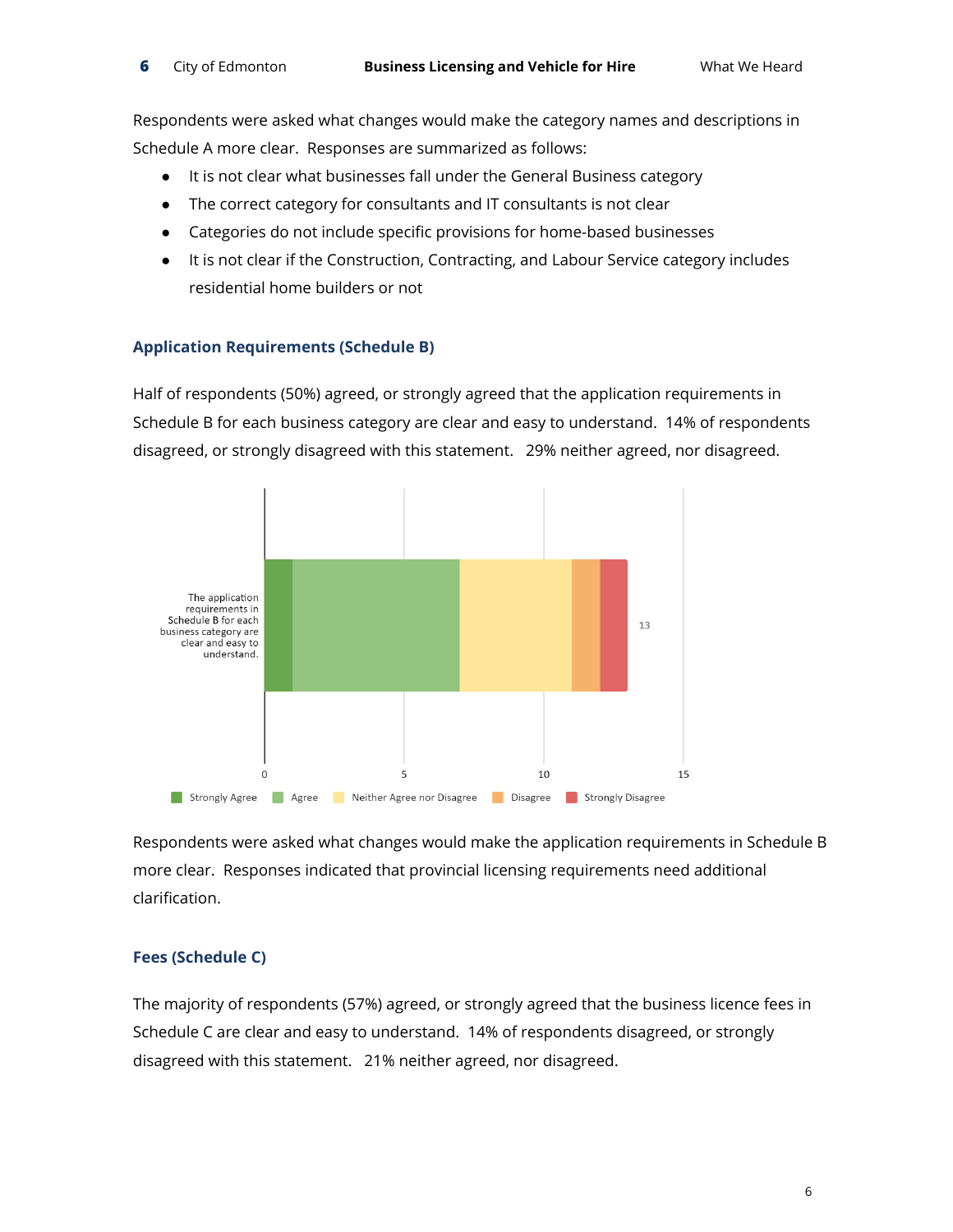

Respondents were asked what changes would make the fees in Schedule C more clear. One respondent indicated that it is not clear whether businesses have the option to choose a one-year or two-year licence, or if the term of a licence is imposed by the City. Another respondent suggested that clarification to consultation requirements and related fees is required.

#### <span id="page-6-0"></span>**Bylaw Offences and Penalties (Schedule D)**

The majority of respondents (79%) agreed, or strongly agreed that the bylaw offences and penalties in Schedule D are clear and easy to understand. 7% of respondents disagreed, or strongly disagreed with this statement.